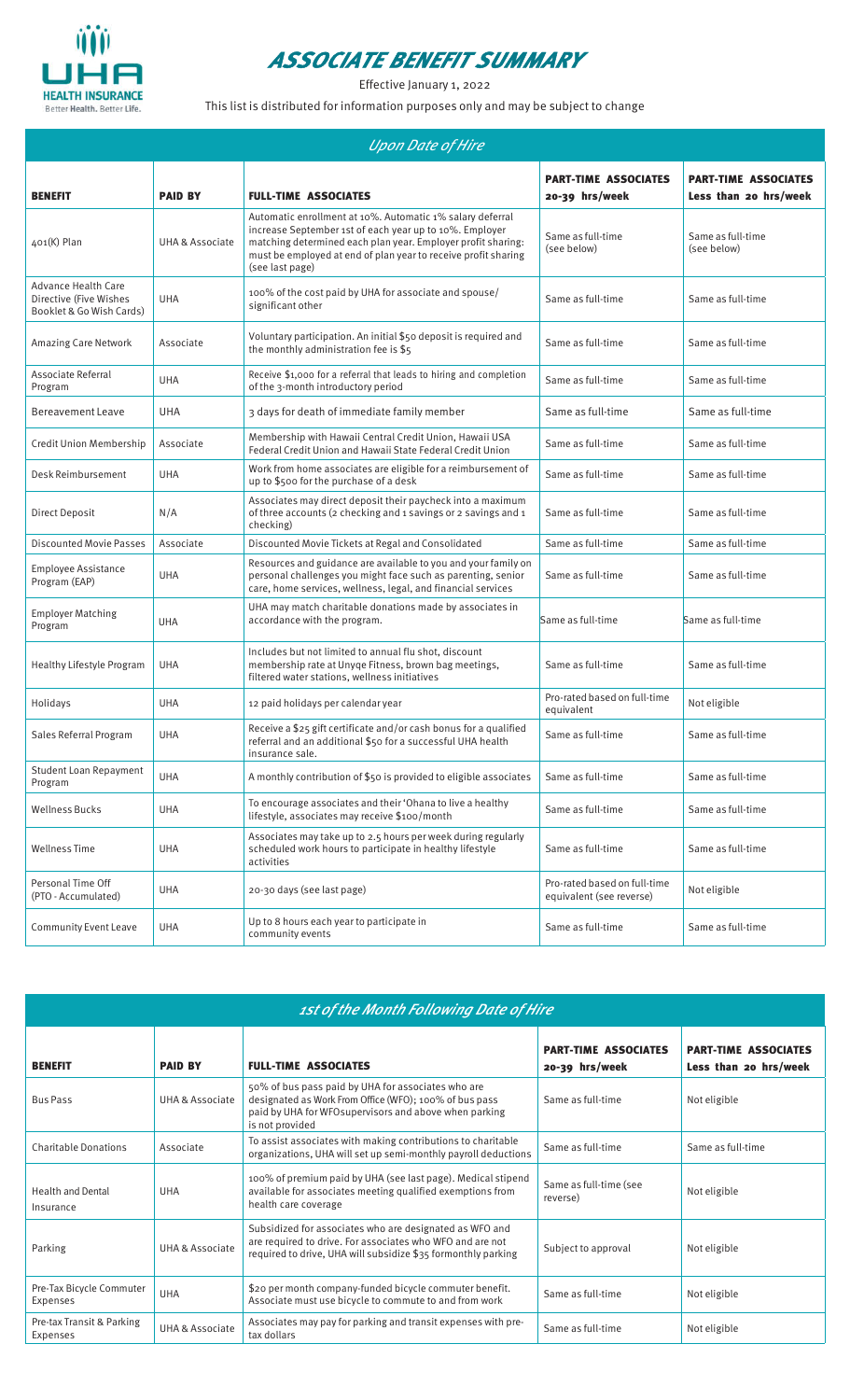| 1st of the Month Following 30 Days of Continuous Employment |                |                                                                                                                                                                                                                                                                               |                                               |                                                      |  |
|-------------------------------------------------------------|----------------|-------------------------------------------------------------------------------------------------------------------------------------------------------------------------------------------------------------------------------------------------------------------------------|-----------------------------------------------|------------------------------------------------------|--|
| <b>BENEFIT</b>                                              | <b>PAID BY</b> | <b>FULL-TIME ASSOCIATES</b>                                                                                                                                                                                                                                                   | <b>PART-TIME ASSOCIATES</b><br>20-39 hrs/week | <b>PART-TIME ASSOCIATES</b><br>Less than 20 hrs/week |  |
| Accidental Death and<br>Dismemberment                       | UHA/Associate  | \$50,000 (policy limit subject to reduction based on<br>age). Additional voluntary coverage for self, children,<br>and family available between \$10,000 - \$300,000                                                                                                          | Must work 30 hrs/week to<br>be eligible       | Not eligible                                         |  |
| Group Life Insurance                                        | UHA /Associate | \$50,000 (policy limit subject to reduction based on age).<br>Additional voluntary coverage for self, spouse, and children<br>available                                                                                                                                       | Same as full-time                             | Not eligible                                         |  |
| Long Term Care Insurance                                    | UHA/Associate  | Long Term Care facility and 50% professional home and<br>community care. Additional voluntary coverage available for self,<br>spouse and family members (ages 18-80)                                                                                                          | Same as full-time                             | Not eligible                                         |  |
| Long Term Disability                                        | <b>UHA</b>     | 60% of annual salary (up to \$7,500) after 180 continuous days<br>of disability. Associates earning a commission will have a<br>monthly benefit amount of 60% of annual base salary, incentive,<br>and commission (up to \$10,000) after 180 continuous days of<br>disability | Same as full-time                             | Not eligible                                         |  |

| 1st of the Month Following 90 Days of Continuous Employment |                |                                                                                                                                                                                                                              |                                               |                                                      |
|-------------------------------------------------------------|----------------|------------------------------------------------------------------------------------------------------------------------------------------------------------------------------------------------------------------------------|-----------------------------------------------|------------------------------------------------------|
| <b>BENEFIT</b>                                              | <b>PAID BY</b> | <b>FULL-TIME ASSOCIATES</b>                                                                                                                                                                                                  | <b>PART-TIME ASSOCIATES</b><br>20-39 hrs/week | <b>PART-TIME ASSOCIATES</b><br>Less than 20 hrs/week |
| Associate Annual Incentive<br>Plan                          | <b>UHA</b>     | Discretionary amount determined by management<br>annually                                                                                                                                                                    | Pro-rated based on full-time<br>equivalent    | Pro-rated based on<br>full-time equivalent           |
| Flex Spending Account (FSA)                                 | Associate      | Medical within IRS limits<br>Dependent Care within IRS limits<br>Associates may carry over the IRS stated limit of<br>unused Medical FSA balances to the following<br>calendar year                                          | Same as full-time                             | Not eligible                                         |
| Aflac Supplemental<br>Insurance                             | Associate      | Accident Indemnity, Cancer Indemnity, Hospital<br>Confinement, Specified Health/Critical Illness,<br>Intensive Care Plan, Off-The-Job Accident Disability/<br>Sickness Disability, Spouse Off-The-Job Accident<br>Disability | Same as full-time                             | Not eligible                                         |

| <b>Available After 6 Months of Continuous Employment</b> |                                               |                                                |                                               |                                                      |  |
|----------------------------------------------------------|-----------------------------------------------|------------------------------------------------|-----------------------------------------------|------------------------------------------------------|--|
| <b>BENEFIT</b>                                           | <b>FULL-TIME ASSOCIATES</b><br><b>PAID BY</b> |                                                | <b>PART-TIME ASSOCIATES</b><br>20-39 hrs/week | <b>PART-TIME ASSOCIATES</b><br>Less than 20 hrs/week |  |
| Hawaii Family Leave                                      | UHA                                           | Up to four weeks of leave each calendar year   | Same as full-time                             | Same as full-time                                    |  |
| Victims Leave                                            | <b>UHA</b>                                    | Maximum of 30 days of leave each calendar year | Same as full-time                             | Same as full-time                                    |  |

| <b>Available After 12 Months of Continuous Employment</b>       |            |                                                                                                                      |                                                                                                       |                   |  |
|-----------------------------------------------------------------|------------|----------------------------------------------------------------------------------------------------------------------|-------------------------------------------------------------------------------------------------------|-------------------|--|
| <b>PAID BY</b><br><b>FULL-TIME ASSOCIATES</b><br><b>BENEFIT</b> |            |                                                                                                                      | <b>PART-TIME ASSOCIATES</b><br><b>PART-TIME ASSOCIATES</b><br>Less than 20 hrs/week<br>20-39 hrs/week |                   |  |
| Family and Medical<br>Leave Act (FMLA)                          | <b>UHA</b> | Up to 12 weeks of leave per rolling 12 month period<br>Up to 26 weeks of FMLA leave for military family leave        | Must work a minimum of 1,250<br>hours during the 12 months<br>period to be eligible for this leave    | Not eligible      |  |
| Leave Sharing Program                                           | <b>UHA</b> | For associates experiencing a catastrophic medical<br>hardship either personally or by an immediate family<br>member | Same as full-time                                                                                     | Same as full-time |  |

| <b>Available After 7 Years of Continuous Employment</b> |                 |                                                                                                                                                                                                                                             |                                                      |                   |
|---------------------------------------------------------|-----------------|---------------------------------------------------------------------------------------------------------------------------------------------------------------------------------------------------------------------------------------------|------------------------------------------------------|-------------------|
| <b>BENEFIT</b>                                          | <b>PAID BY</b>  | <b>PART-TIME ASSOCIATES</b><br>20-39 hrs/week                                                                                                                                                                                               | <b>PART-TIME ASSOCIATES</b><br>Less than 20 hrs/week |                   |
| <b>Retire Ready Program</b>                             | UHA & Associate | Eligible associates may receive reimbursement for 50%<br>of the costs for a Certified Financial Planner or licensed<br>Financial advisor up to a reimbursement of \$2,500 per<br>calendar year, not to exceed a lifetime maximum of \$5,000 | Same as full-time                                    | Same as full-time |